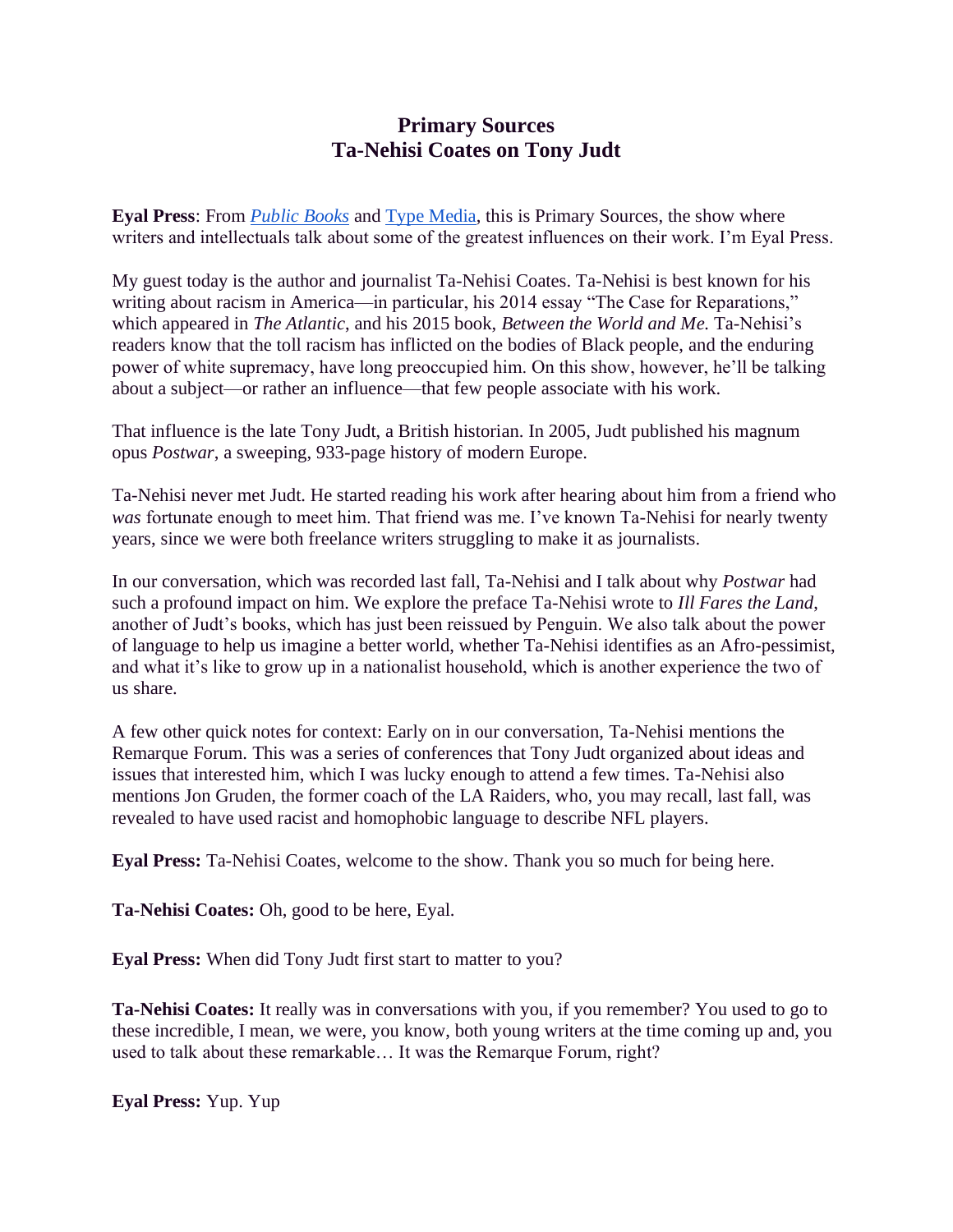**Ta-Nehisi Coates:** Yeah. And you would talk about these incredible trips and how beautiful it was intellectually and how stimulating it was. You know, at that age, you're really trying to figure things out. So, I was aware of Tony through that and then, of course, I was aware of that piece he wrote—taking the quote unquote "liberal hawks" to task.

**Eyal Press:** I think I remember the title of that piece. Was it titled "Bush's Useful Idiots"?

**Ta-Nehisi Coates:** I think that was it. And maybe it was in the *London Review of Books*—do I have that right?

**Eyal Press:** Yes. Yes. And at the time, that still had a kind of shock value, right?

**Ta-Nehisi Coates:** Yeah. It did. It did. It did. It was still like, "what?" You know what I mean? I mean, it looked bad, but the years have only proven that piece more and more correct. I think about that piece now and it's a reminder that… I think the pressure to not be stupid is intense. And when a bunch of people whose profile is intelligence, smartness—smartness, let me not say intelligence—and I think in certain quarters, you know, we have a cult of smartness; there's this deep pressure to not be stupid. And then there was the haze of the sixties and not wanting to be what people deride as "the loony left." Frankly, my roots are there. The pressure's intense, you know what I mean?

These people really made a brand out of rigor, and Tony just showed a different kind of rigor, you know what I mean? I could see it in that piece, but I hadn't really read anything of length until—God, this was after he passed—years later. I was at *The Atlantic*, and had always been interested in European history; that predated Tony. Going back to my time at Howard, when I took European history, so that was already there. I think I had started my studies in French by then, and of course that ultimately leads you to the culture and the history; I had this great job at *The Atlantic*, blogging and a large part of that was blogging about what I was reading and, honestly, one of the ways that I consume books—because there are so many of them—is by audiobook when I'm cooking or cleaning the house. And I believe I had already bought *Postwar,*  so I think I had the volume. It's this big, thick, volume, and for a lot of people, it just sits on their bookshelf.

# **Eyal Press:** It's a doorstopper.

**Ta-Nehisi Coates:** It's a doorstopper. It's a doorstopper. And so I had it there, and I had always meant to read it. "I'm going to read *Postwar.* I'm going to read *Postwar.* I'm going to read *Postwar*."

I stumbled upon this beautifully-read audio version of Tony's book that beautifully captured it, and I had it on one day, and it just stopped me. I think my first recollection of it actually, is not even the book, but a quote. As I'm recalling it now, I was working on "The Case for Reparations," and there was a section in there about Israel, and what the section was ultimately about was how the Holocaust was dealt with in Germany, and the fact that, even though we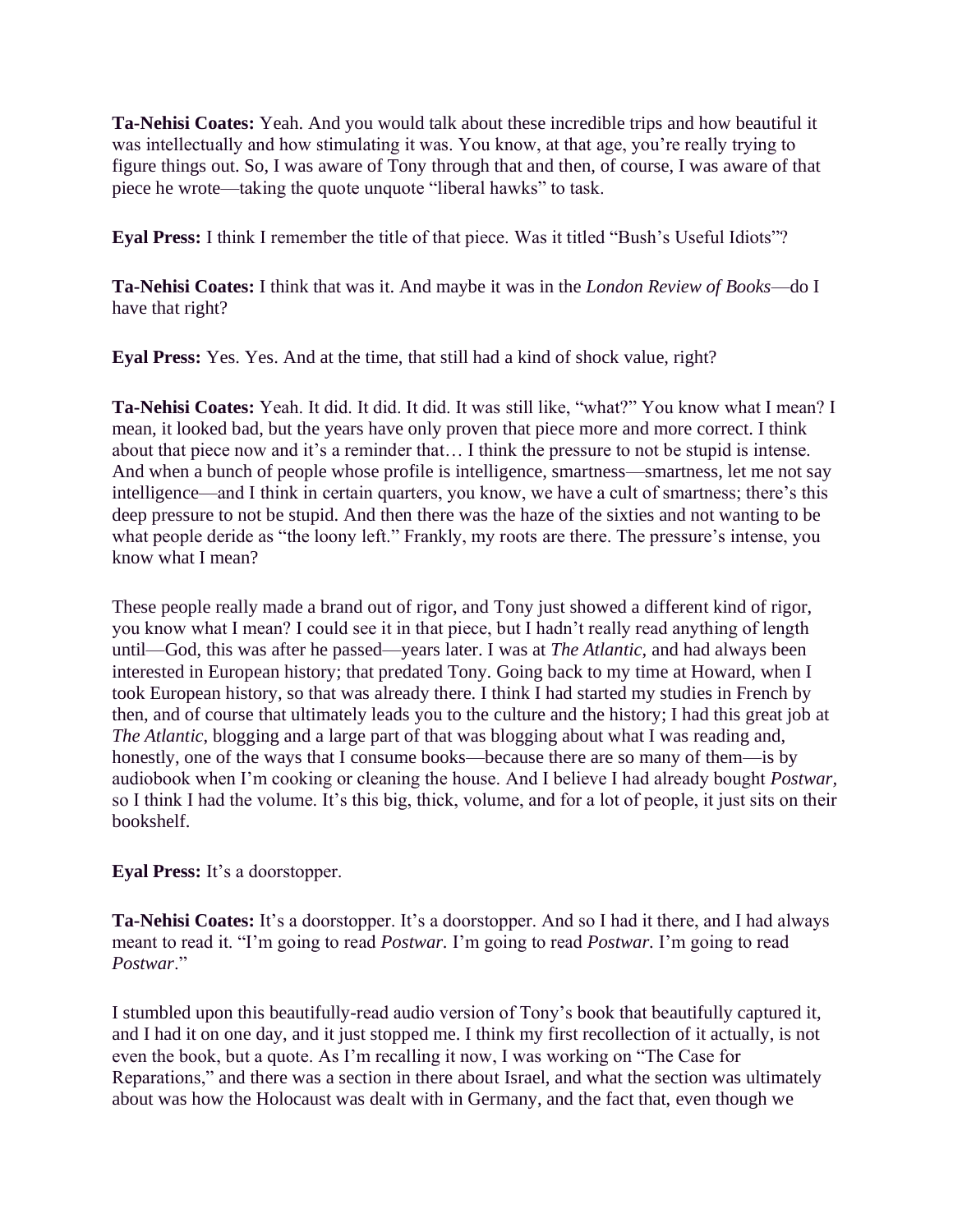remember Germany as going on this great path of redemption, what Tony was talking about is how, even at the time they paid out reparations, it was hugely debated within Germany. So much of the history that was in there as I read around it, looked really, really familiar within that book. I believe there's a part where he talks about public opinion polling around who should be held accountable for the Holocaust, and Germans say something that is very, very familiar to me as an African-American and that is, "only those who are directly responsible."

**Eyal Press:** Mmmm.

**Ta-Nehisi Coates:** Which goes against the idea of a state itself. So, eventually, I got into the book and the book just had a profound impact on me.

**Eyal Press:** And so, it was before *Between the World and Me*?

**Ta-Nehisi Coates:** Oh, yeah.

**Eyal Press:** One thing I just wanted to ask, just to clarify—you never met Tony. Is that right?

**Ta-Nehisi Coates:** No.

**Eyal Press:** Never met him?

**Ta-Nehisi Coates:** Became great friends with his family after he passed, but never met Tony.

**Eyal Press:** I'm really struck by that because in your preface to *Ill Fares the Land*, you refer to him as "Tony," and I wondered as I read that, is that because he's someone you wish you'd known or maybe just through his family and through my talking about him, it's almost like there's a kinship there?

**Ta-Nehisi Coates:** Yeah. I definitely feel like I wish I had known him. I think we would've gotten to some great arguments and fights. And by great, I mean beneficial for me. Not the kind that serve as posturing and point scoring. But I would say Jenny is a huge part of that, his wife and a great historian in her own right. How I know him personally is by spending time with his family. The stories live with me because one of my big questions—having so much respect for *Postwar*—is how one disappears for the time that it takes, how one foregoes those fights—and this is a question for me, even to this very day—how one foregoes those fights that feel so immediate and feel like they need you, like you need to be speaking to them, because to do something that mammoth, you have to disappear. You have to disappear for long, long periods of time, and Jenny and I have had great discussions about him and also about her own work, which is of that sort of variety—these huge tomes that it takes forever to actually get done. How does one disappear to do that?

**Eyal Press:** Yeah.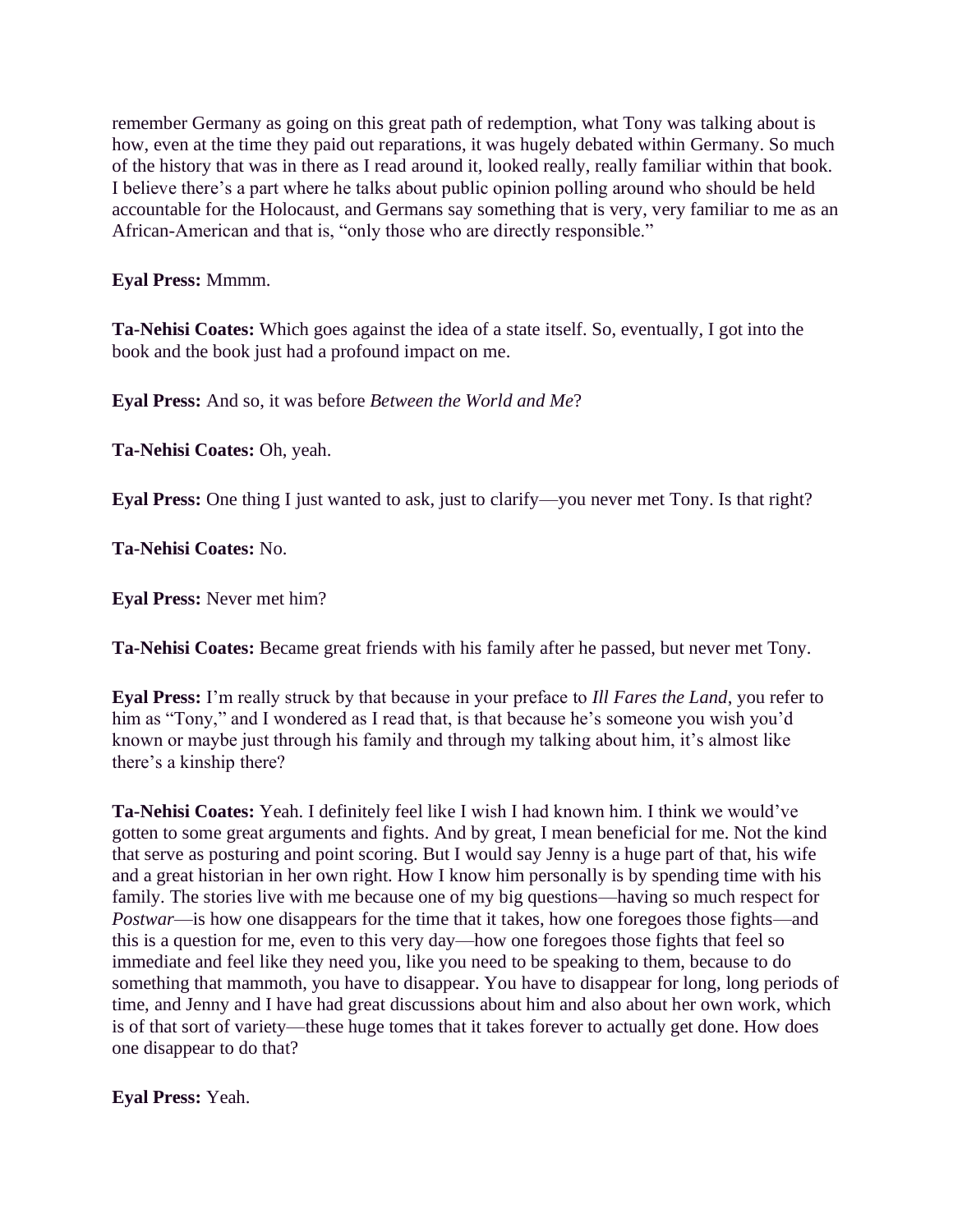**Ta-Nehisi Coates:** And I feel like this is important for any young writers who are listening to this right now. There is such intense pressure to be of the moment, on the moment. I got a friend who is working on a book who I was just texting with right now before I got on with you, and she said to me, "Fuck. All of my conclusions are going to be out there before my book is done." There's that pressure to feel like, "I'm going to be too late. I'm going to be too late. I'm going to be too late."

# **Eyal Press:** Totally.

**Ta-Nehisi Coates:** If you are on your project and you are worthy of your project—as Tony was—you can never be too late. It's you, you know what I mean? It's you who will bleed through the work if you do the work. You just have to believe that, but it takes great discipline to do it.

**Eyal Press:** Completely. And I've had that fear that your friend texted so many times, especially with magazine articles, but also with books.

## **Ta-Nehisi Coates:** Yes.

**Eyal Press:** And if we think abou*t Postwar*—I mean, a history of Europe?

## **Ta-Nehisi Coates:** Right.

**Eyal Press:** I mean, what's new here? There are libraries full of that subject already. I really identified with the fear that your friend texted, but also with this thing of "it's you. It's you doing it, and you sinking in and really having to sink in."

You have said of *Postwar* that you never came across a book that was so "merciless." That was the word that jumped out at me. And that this mattered to you, especially at a particular moment in your life, in relationship to what you describe as the burden of hope, that you felt you were supposed to provide for people. I wonder if you can say a little more about that, and how maybe it influenced *Between the World and Me* or other writing that you've done.

**Ta-Nehisi Coates:** Not just the burden of hope—because I think hope is almost a euphemistic way of saying what people are often asking for. I've had some time to think about this now. In a world in which it feels like there's a scandal coming out every other week about politicians. We live in a time of relentless information, and so what that means is people who were taken as unimpeachable—because information just wasn't out there—are no longer anymore. Their legitimacy is subject to debate within the public square in a way that really wasn't possible preinternet. I would say this happened within our lifetimes. With legitimacy being questioned, I think there's a natural instinct to look to various other figures. Especially when you're somebody who writes about the force of race and racism, which is just so right down the spine of American history. There is, in its most benevolent form, a desire in people to feel like, "Okay, but the arc really does bend towards justice, right?"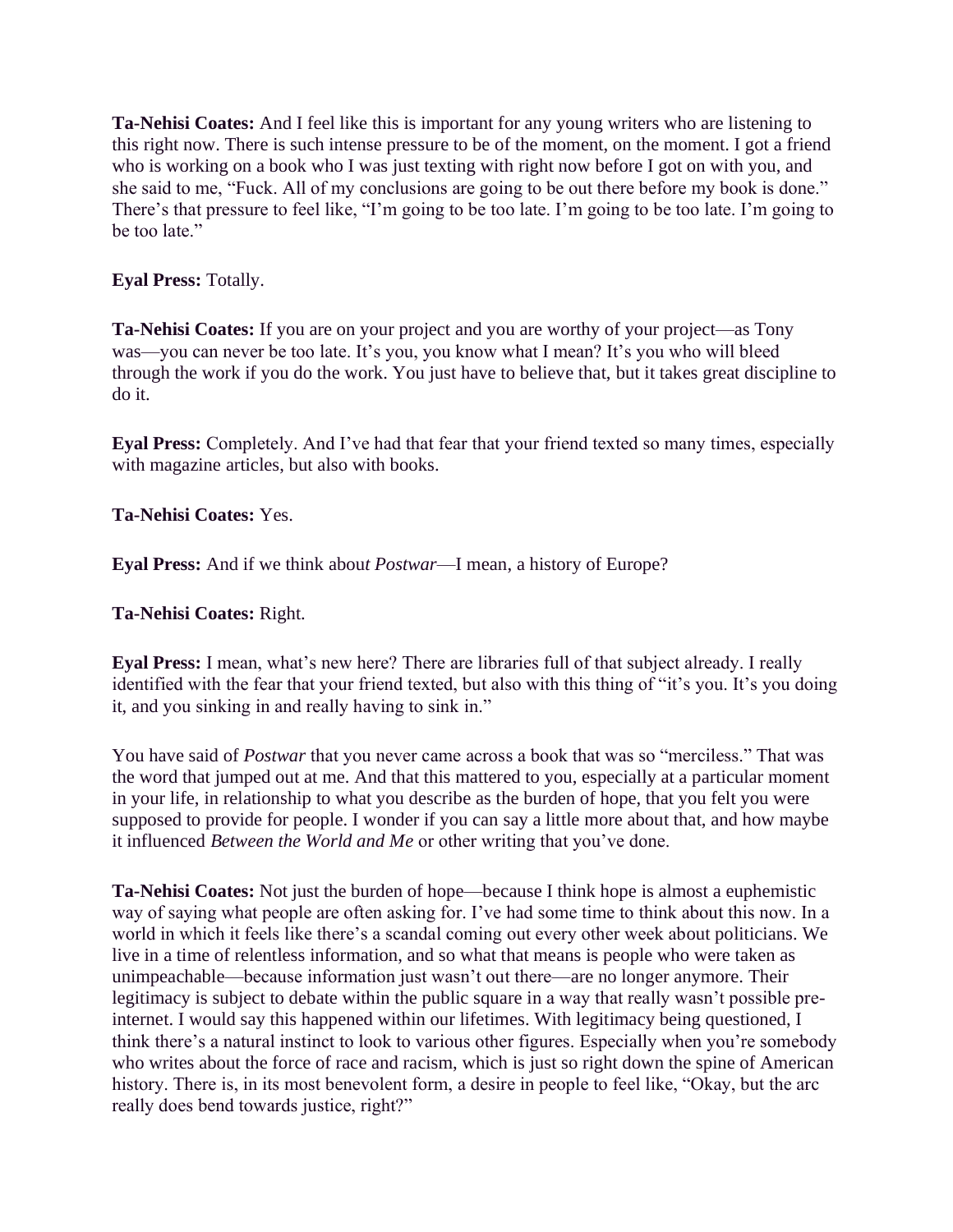Nobody wants to go home and think that they're actually the protagonists, the antagonists, the side character in a great tragedy. Nobody wants to feel that way. Nobody even wants to feel like they don't know whether it's a tragedy or not. And at the time I was blogging, I got a lot of that—"Why are you so dark? Why are the things you're writing so dark?" There was a kind of loneliness to that.

I think so many times when Black people command the public square, the role they play is one of inspiration. That was the role Barack Obama reveled in, for instance. That was what I think, rightly or not, people drew from Martin Luther King—inspiration. And somewhere in me I felt, "But all the writing I love and admire doesn't really do that." It might be inspiring, but that's not really what it's setting out to do. So Eyal, I'm steering us away from this idea of hope, because I don't want to say that *Postwar* was hopeless, it was just unconcerned with it.

**Eyal Press:** There's a couple of quotes in the book I wanted to read to you on this particular theme. Right at the end of the book, Tony says, "Unlike memory, which confirms and reinforces itself, history contributes to the disenchantment of the worst."

**Ta-Nehisi Coates:** That's right.

**Eyal Press:** "Most of what it has to offer is discomforting, even disruptive." And I wonder if that is part of why this book really spoke to you at a particular moment when you were maybe feeling this pressure to inspire people, to give them, you know, an inspiring message.

**Ta-Nehisi Coates:** No, I think that's dead on, and I think that disenchantment part probably could be extended to art and literature too. Much of what we consider "great art" is ultimately disenchanting. Now, it's clarifying too, and it's enlightening, but does it make us feel like at the end of the day everything's going to be okay?

That book is so brutal, man. It's so, so brutal. After the Holocaust, I think that in the popular mind—and I don't know why I ever believed this—there was this idea that the Holocaust happened, the Jews who survived were made whole, everything was okay, and Europe had learned its lesson. And I think it's in Poland that Tony quotes the survivors coming back to, and the Poles look at the Jews who returned and they say, "Why have you come back?" And that was devastating. Boy, that fucked me up.

**Eyal Press:** This is not the good war. This is the opposite. And this is not the good postwar, right?

**Ta-Nehisi Coates:** Right right right.

**Eyal Press:** I think you and I talked about this, but he opens the book talking about how massive ethnic cleansing basically took place in Europe for 30 years—from World War I, all the way through 1945.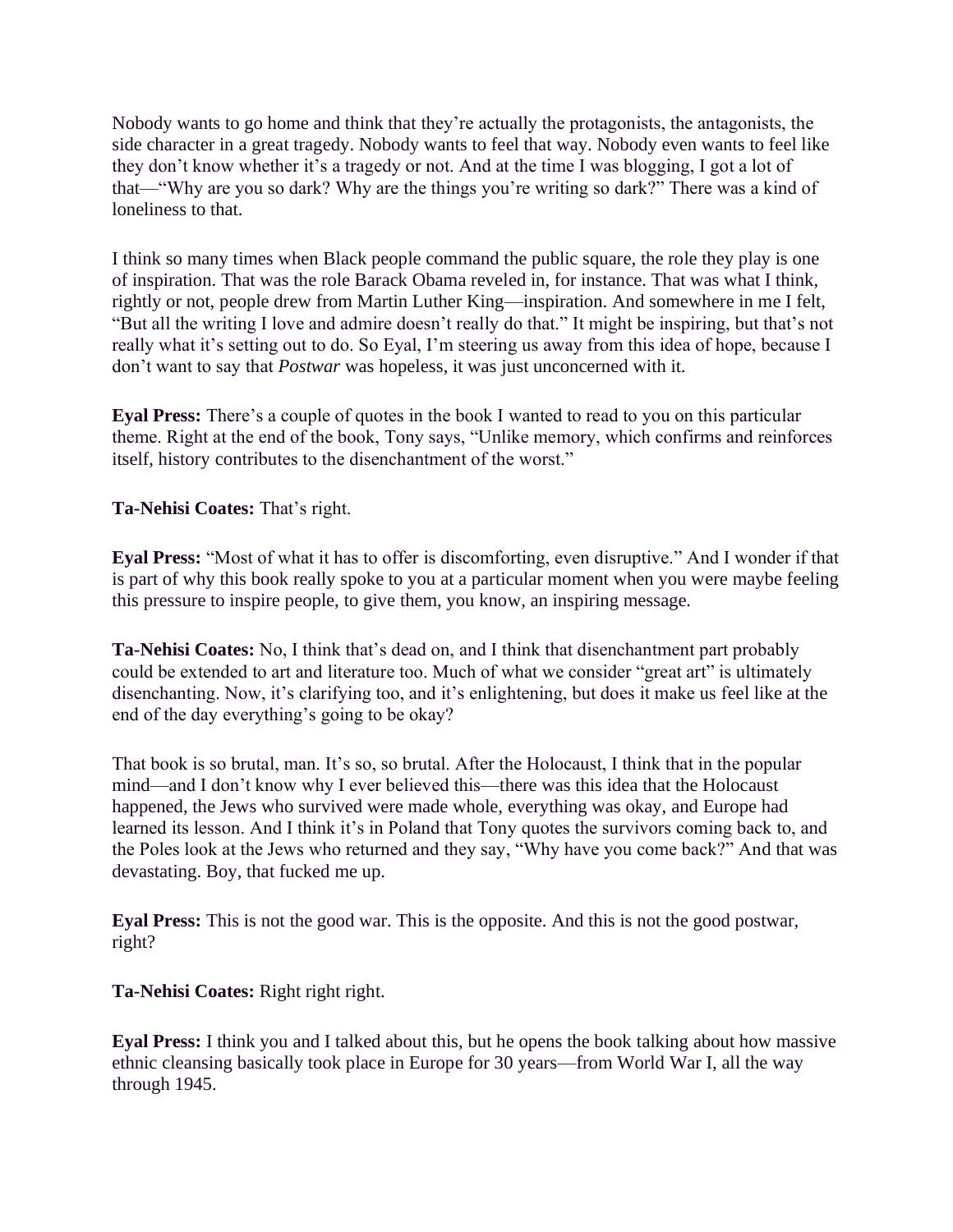### **Ta-Nehisi Coates:** Right.

**Eyal Press:** Basically, people just created homogenous societies by kicking out ethnic groups that were different from them.

**Ta-Nehisi Coates:** That's right, that's right; he says the peace was actually made through ethnic cleansing, effectively. I mean, isn't that the argument?

**Eyal Press:** Yes, yes, yes. And he begins with that. And there's this quote, and I mention it because it's also in your preface to *Ill Fares the Land*. There's this observer that he quotes in the book. I think it's a *New York Times c*orrespondent who says, "There will be retribution for these crimes." And Tony very quickly says, dryly, "History offered no retribution for these crimes."

# **Ta-Nehisi Coates:** Right.

**Eyal Press:** It just goes right into a kind of anti-redemptive message. What I'm wondering is, do you think it took someone who's writing outside of your culture, outside of your country, to present a perspective like this? Can you imagine an Americanist writing about America having a similar effect on you?

**Ta-Nehisi Coates:** You know, the answer is yes, but not for the reasons one would think. I think a lot of it is because of how Europe exists in the imagination. When you're Black, Africa is the land of chaos, of disorder, of pathology. That's how the history is told. That's the feeling you get from the broader pop culture. And you, as an African-American, are a descendant of that. You are the embodiment of pathology, cannibalism, destructive, negative forces.

That extends to the memory of the Holocaust, because even though there is this massive, historic, unprecedented crime against humanity that happens right within the heart of civilization—Who is more civilized than the philosophers of Germany, you know, what I mean?—there's a kind of order that's automatically put on it. It's hard to explain, where you feel like, "Oh, this happened, but it was okay. You know, because of X, Y, and Z." Not that the crime was okay, but that there was a kind of "ABC" order to what happened, as compared to the mess of say, slavery and enslavement, and you just find that it's not true. So, in that sense, yes. I needed to read about the Citadel of civilization, of enlightenment, and the horrors that happened *within the 20th century*, *within the modern era*—not during the Hundred Years War, not during the "dark" ages—right now, within the lifetime of my parents, my grandparents.

One of the great things about *Postwa*r is, literally as a work of history, how it uses history, and Tony's eye for quotes. He's talking about partisan resistance in Yugoslavia to the Nazis and you think, "Oh, okay, yeah. Nazis: bad, partisans: good." You know what I mean? And you're reading this, and there's almost a kind of psychic effect. You immediately start rooting for the partisans. And, instead, Tony gives you this mess of partisans fighting partisans, and he's quoting from Milovan Djilas, and he says "For hours, both armies clamored up Rocky ravines to escape annihilation, or to destroy a little group of their countrymen, often neighbors, on some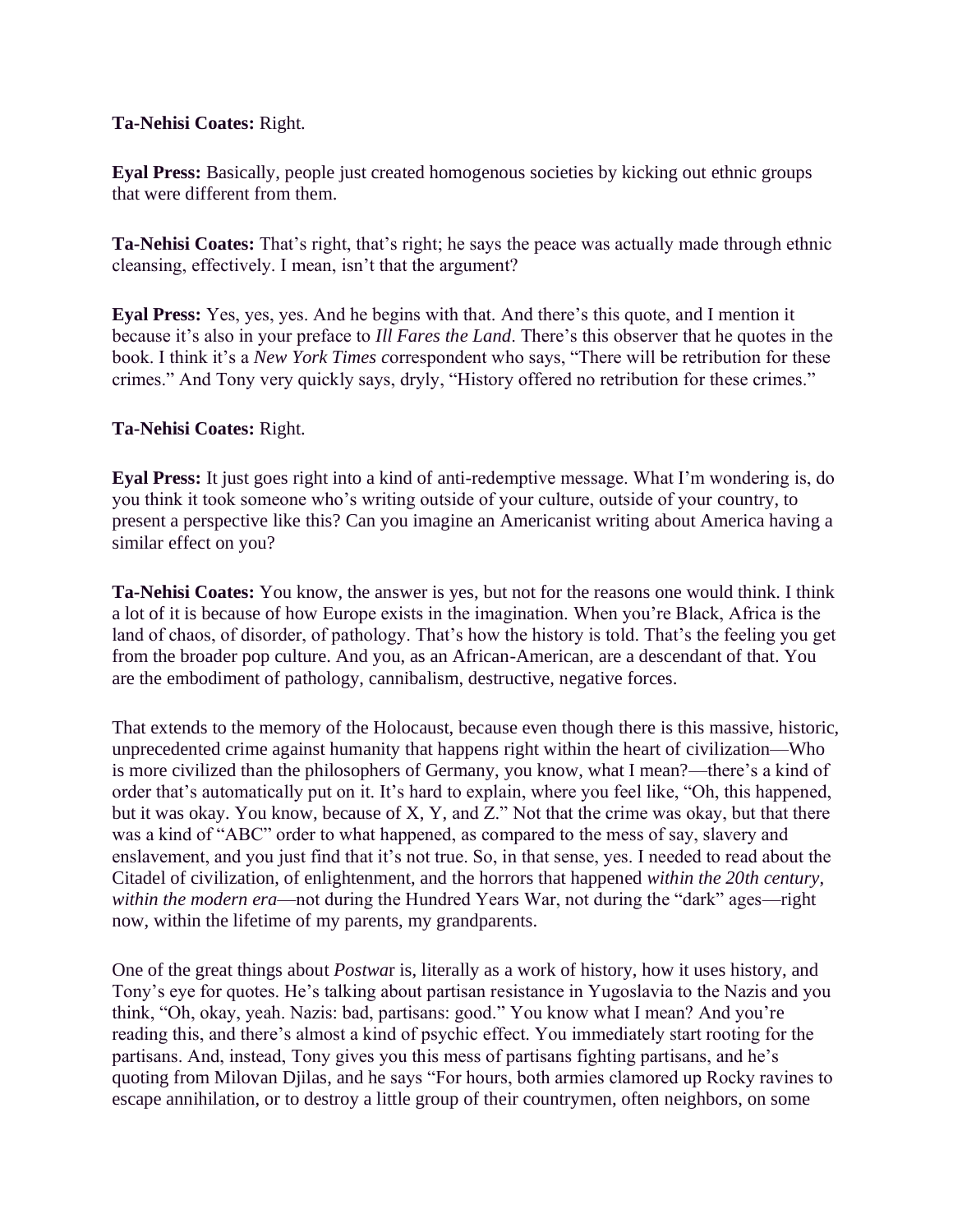jutting peak 6,000 feet high in a starving bleeding, captive land. It came to mind that this is what had become of all our theories and visions of the workers' and peasants' struggle against the bourgeoisie. "I read that, and I said "Damn."

**Eyal Press:** I reread that passage last night, actually and I was thinking about it because it has that effect that he does a number of times in this book where these big ideas get stripped away, and what's left is, lies and mistakes and crime, right? There's no romance of Europe in this book.

**Ta-Nehisi Coates:** So you can see how that would allow me to write about America in a different way, and about American history. If this guy can write about Europe like this, then I can be an interrogator in much the same way. I don't have to deliver a neat picture. I don't have to deliver the order of American Revolution, Emancipation, Civil Rights Movement, always getting better, always improving, always progress—this kind of neat model of it; I don't have to write out of that.

**Eyal Press:** So that's the part of it that was liberating? Because you use that word as well: "merciless," but you also say, "It might sound weird that such a grim book was liberating," but you say it was liberating. Is that the liberation going to American history and saying, "I don't have to soften the edges here, or I don't have to present a redemptive thread in this?"

**Ta-Nehisi Coates:** I think part of this is also historiographical in the sense that I am, if not directly, certainly indirectly, but probably also directly, influenced by a generation of historians, and the names that come to mind are James MacPherson and Gordon Wood. These are historians of American history who in some fundamental way were revolutionary, because they were very clear about America's slave-holding past and what America came out of, but, probably also at the same time, and I don't want to overstate this, felt that the American project was a good and revolutionary thing. You can debate that back and forth, right? I'm not even necessarily saying that they're wrong. I am saying that I was freed of the responsibility to write out of that. I had the freedom to write in a much more chaotic way. I don't have to say that, "Ultimately, this was a revolutionary good thing." Because, see the thing is, there's a way that African-Americans can feel very comfortable within that themselves. They can fit themselves in that story and say, "Well there was this dream. Yeah, we kind of came together in this chaotic way, but we as Black people are inspired by the words of Jefferson. We hope to live them out. We're improving things. We're improving America. We're improving…" and you get wrapped into the national project. It takes a lot of work to write outside of it. I don't even know that *Between the World and Me* is ultimately successful at that. But, certainly, Tony pointed the way.

**Eyal Press:** But, they are both un-consoling books. They couldn't be more different, right? His is a doorstopper. Yours is slender. His is steeped in footnotes. Yours is this beautiful essay. But something in the sensibility, it seems to me, they belong on a shelf real close to each other. And it sounds like—

**Ta-Nehisi Coates:** Can you see that yourself, as a reader?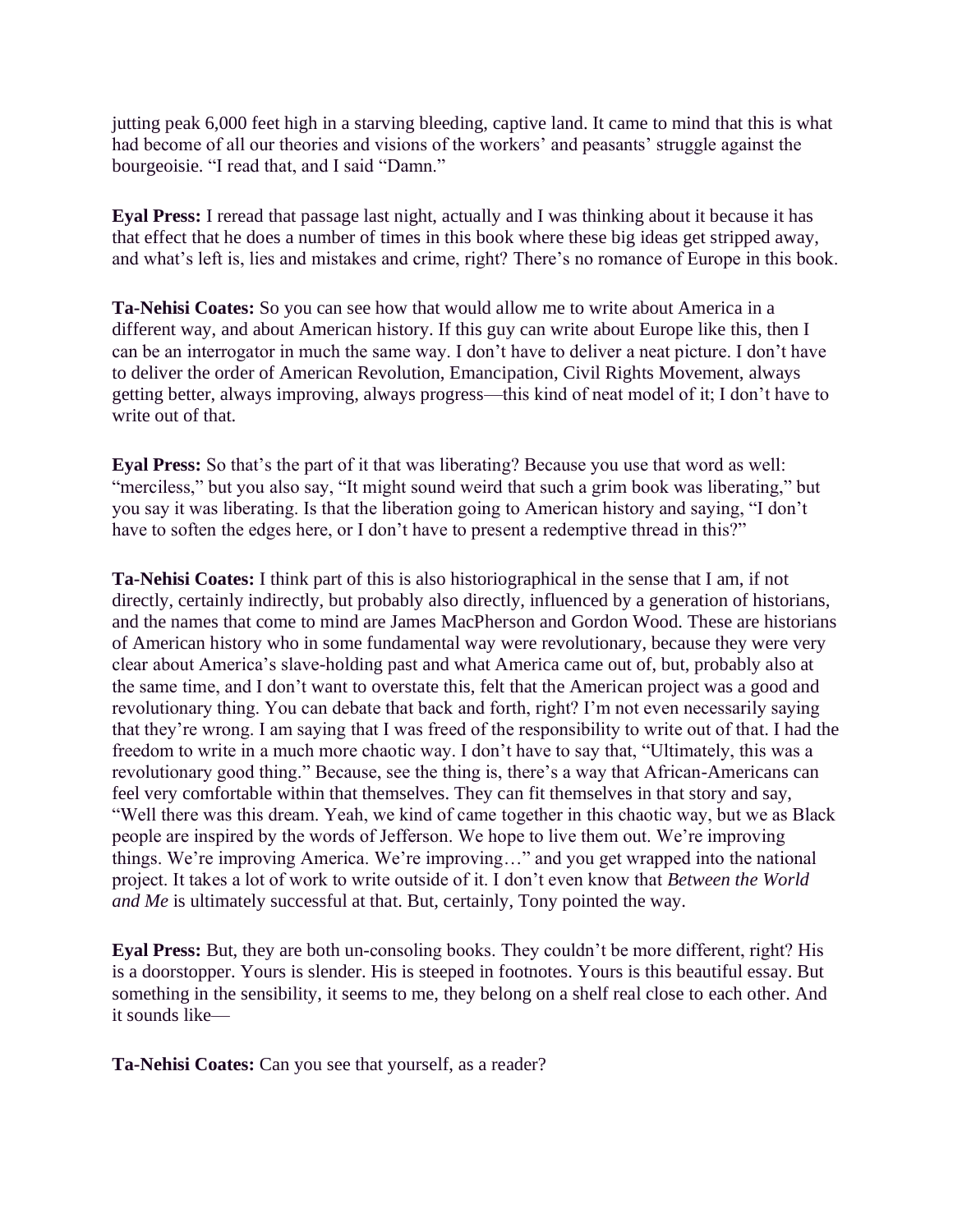**Eyal Press:** I mean, I've been rereading both books.

**Ta-Nehisi Coates:** When I say that, does that sound crazy to you?

**Eyal Press:** No, it actually makes sense, because I have to say, for myself, as someone who has family who perished in the Holocaust, and barely survived the Holocaust, it's devastating in a different way to read *Postwar*. But it's equally that thing of—you feel the rug is being pulled out from under you. As much as you would think that I would know that it took Europe 30, 40 years to start talking frankly about what happened in the Holocaust, it still comes as a shock to see it on the page, even if it isn't a surprise. And maybe it's the way that he writes, and his not really pretty-fying it in any way, right?

You said he taught you not to be a clergyman. I don't think anyone would confuse you for a clergyman in your work and your writing, but I wonder if, after *Between the World and Me,* as protests are happening, you are maybe finding yourself, asked to, if not play the role of a clergyman, play the role of, something other than the writer you are? Were there ever times where you thought, "I would do that if I weren't a writer, but I'm a writer"?

**Ta-Nehisi Coates:** All the time.

## **Eyal Press:** All the time?

**Ta-Nehisi Coates:** All the time. There is the poisonous version of this, which is basically an attempt to erase and push any kind of narrative that questions the official "narrative" of America and the progress of events out of the public sphere——that's one thing. We saw that during the Iraq War, but actually, the more tempting and the more disquieting version I have trouble with is, when I go to West Baltimore, right? Literally, I went to West Baltimore for a launch of *Between the World and Me*, and people are looking for inspiration and they're looking for hope and they're looking to you, and to look at them and say, "I'm sorry, that's not my job. I can't do that. I would be lying to you if I did"—that's hard. That's really, really, really hard, because, basically, what's happening is there *should* be people to do that. But the people who were supposed to do that have fallen down. There are not enough of them, and people are asking you to fill that role.

Personally, there's something of it in my story, because I—I've said this before, and this comes out of a degree of material benefit and privilege— but for me, personally, what I remember being most vexing about growing up Black in America was just not understanding why. That's the thing about the official version: it doesn't quite make sense. There's a dark part of you, that's like, "Something is off in this picture and I can't identify what it is, but it just doesn't sound right. You know, it really, really, really doesn't sound right. And I can't put my finger on it." And, one day you wake up and you realize—and I think this a common experience for African-Americans, but maybe a common experience for anybody who was, in their own way, outside of the mainstream of America—you realize, I've been lied to. I've actually been lied to. And there's just a tremendous feeling of emptiness in that: of not knowing what's true, of not knowing…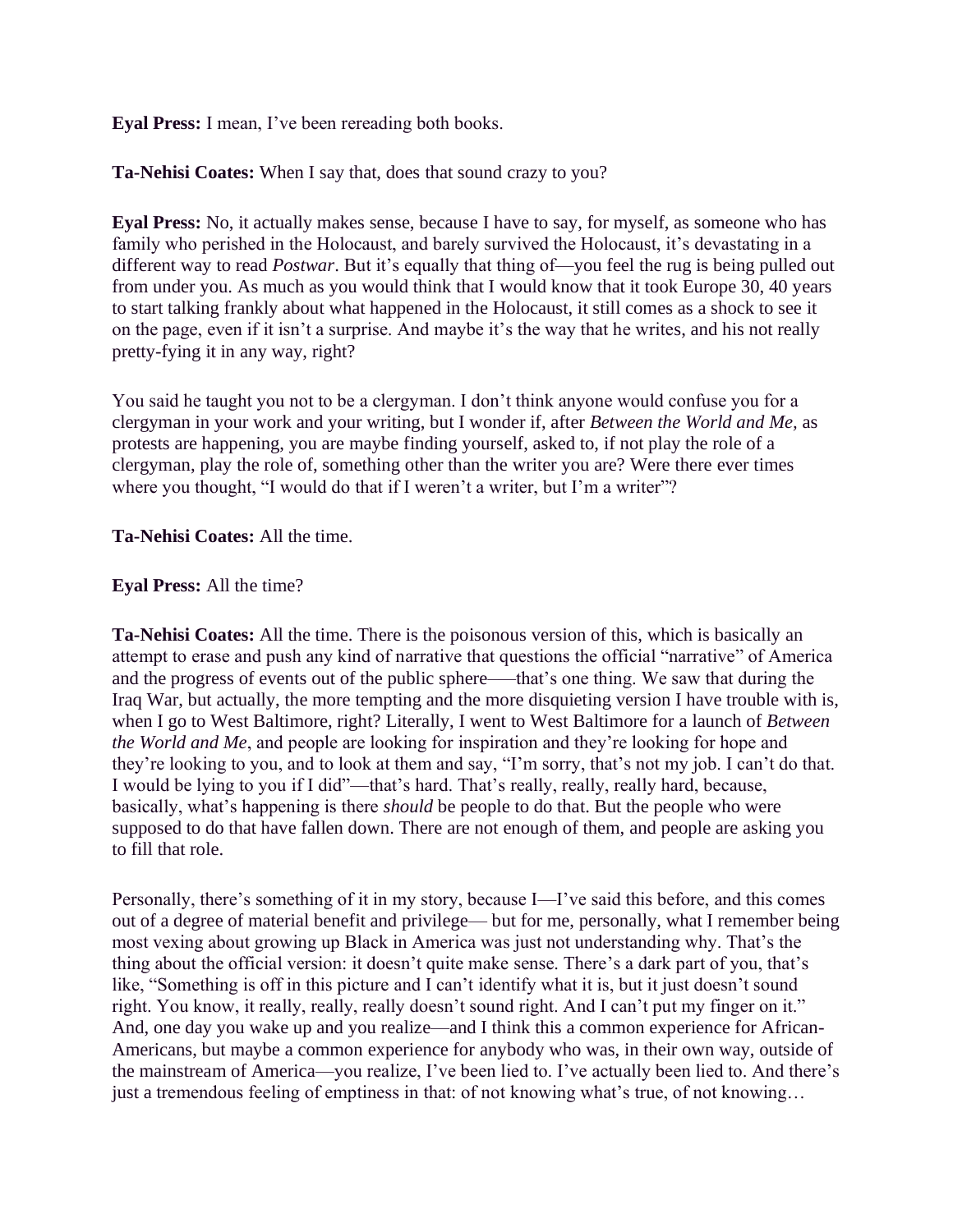You know, I saw Louis Riddick talking about the revelation of Jon Gruden's e-mails. Louis Riddick played for Jon Gruden, and he said, "You see this, and I don't know who to trust. I don't, I thought I knew this man. I believed in him, and then I find out *this* is who this guy was?"

### **Eyal Press:** Man.

**Ta-Nehisi Coates:** "What am I supposed to listen to now?" That's the feeling of becoming conscious. If I go to the Jefferson Memorial, and this is in some profound way, a lie. If I go on the Mall and I walk to the Washington Monument, and I realize this guy was pursuing runaway slaves into Pennsylvania—what am I supposed to do with that?

**Eyal Press:** When I think about Tony's influence on you, I also have to think about what's missing from his work, and you don't sidestep that. You don't gloss over it in this preface to *Ill Fares the Land,* and that is European colonialism. I think you used the phrase "scant attention," but he was not just unenthusiastic about identity politics, but quite critical and dismissive of it. You note all of that, but you don't dismiss him for that. You don't say, "Okay, I'm not going to read this guy. He's not important to me." Why not?

**Ta-Nehisi Coates:** I guess I feel like as an African-American, that's not a luxury that I ever had. I can remember being a teenager and my dad telling me that the *Wall Street Journal*'s center column had some of the best journalism in the world. It's the *Wall Street Journal*, right? You gotta read it. Okay, I know the editorial page is racist as hell, but look, these guys do this really well, and for all of your feelings about things, you have to read it. If you're going to look at the history of this country, even if you seek to explore the history of slavery, it's very hard to not read people that you have deep … What I mean, I'm talking deeper than Tony, like much, much, deeper than Tony, obviously.

#### **Eyal Press:** Yeah.

**Ta-Nehisi Coates:** You know, I never ever read Tony and think, "Oh, this is some racist bullshit." It's not like that, but I'm talking about people where you're like, "This is terrible!" Not just that I don't agree with.

**Eyal Press:** With Tony, it's a matter of emphasis, but you're saying, with many others, it's a matter of flat-out offense and you have to look past the offense.

**Ta-Nehisi Coates:** There are plenty of people who, as I get later into my career—Hitchens! His *Letters to a Young Contrarian* had a big influence on me. Did I agree with everything in that book? Did I agree with who Hitchins was, even? No, No! I'll say this to the day I die. I obviously detest much of what Andrew Sullivan stands for. Did I learn from his blog? I did. That is not an endorsement of anything or of anybody, but that never would've occurred to me. That's just not how I work and how I process.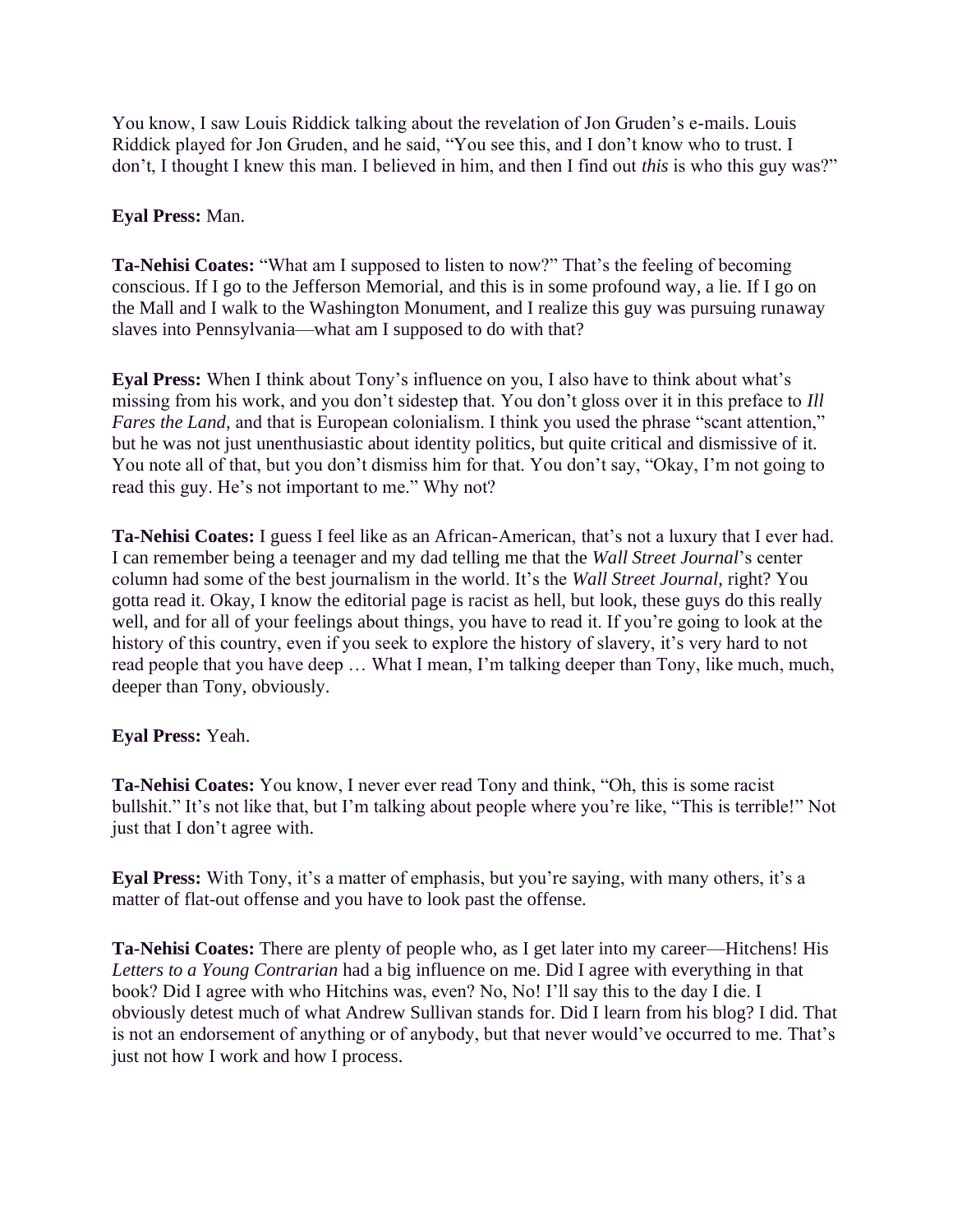**Eyal Press:** If you screened out all of those influences that were flawed, you'd have no influences to draw upon. Basically, there are very few, right? I mean, that would be a small circle…

**Ta-Nehisi Coates:** There are people like Baldwin, who I probably 99% agree with. There are people like that: Toni Morrison, certainly. But if you read *The Autobiography of Malcolm X*, there's all sorts of straight-up misogyny in that book. That's just not how my brain works.

**Eyal Press:** There's a beautiful passage in, in the preface that is directly about this. You've just talked about the weakness that runs through, in your mind, Judt's work and through *Postwar*, which is the scant attention to colonialism and race, and then you say, "It would be a mistake to ignore this missing element in Tony's work, but it would also be a mistake to disqualify the whole of it on such a basis. An intellectual lineage, at its best, means the progeny pick up and improve upon the work of their ancestors. I count Tony as one of mine. He freed me from cant and sloganeering and reinforced the idea, budding in me, that the writer is not a clergyman." I'd love for you to elaborate on that because I think that's a really powerful formulation.

**Ta-Nehisi Coates:** There's a great Frederick Douglass biography by David Blight and in it, David Blight points to how Douglas would often denigrate Native Americans to argue for the citizenship rights of African Americans. It's terrible. It's very difficult to create—and I don't know that anybody actually does this. I don't know how you do it—a pure lineage.

I don't go to books—this goes back to the point about inspiration, right? I don't really go to books for inspiration. I don't go there to feel great. I think that's the starting point. The other part of that is, look, we are all human, and I don't want to make excuses for this, because I stand by what I said: I think there's a huge weakness in *Postwar*. I don't know how you write a history of post-war Europe, or of Europe period, or of modern Europe period, and don't talk about Algeria, for instance. There's very little about Algeria. I say all of that to say—I don't know how one writes about a period and does *not* have blind spots. I just don't know how that happens.

**Eyal Press:** And we all have them as well.

**Ta-Nehisi Coates:** We do, we do, we do. The day will come—the day has already come—when people look at my work and they say, "This is missing X, Y, and Z," and they're not wrong. The big one I think about again is Obama and the War on Terror. And it's funny, because even as I was writing at the time, I knew I was missing it. I knew I wasn't getting it the way I should. It's hard. It's really, really, really hard, and if somebody could capture the whole of it, we wouldn't need other writers. Should those errors and those blind spots be pointed out? Yes, they should. They should. I do think we have to make a distinction between what is a kind of malicious erasing, versus this is a serious flaw. Now, where that line is, I'm not sure, but I didn't feel that with Tony.

**Eyal Press:** Right.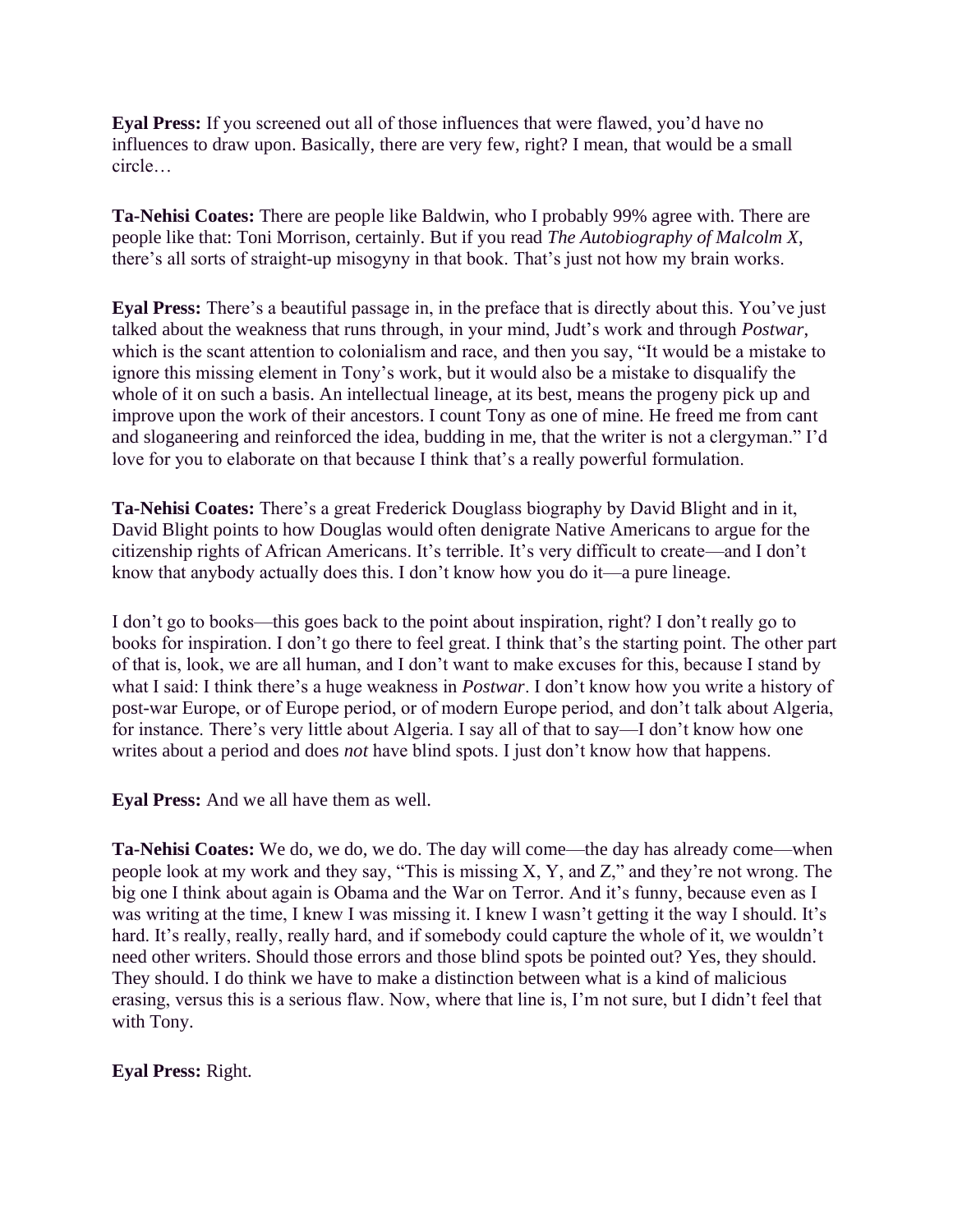**Ta-Nehisi Coates:** And frankly, I wish he had spent more time on colonialism, because I think it would've improved the book. I think it actually would have reinforced much of what he was saying.

**Eyal Press:** Yeah. Yeah.

**Ta-Nehisi Coates**: Eyal, I just have to go back to this Algeria point.

**Ta-Nehisi Coates**: I want to make clear that it's in there. I remember that moment, for instance, where de Gaulle becomes president and it comes out of Algeria. So I know that it's in there. I think I'm talking about degrees, just to be clear.

**Eyal Press:** I want to ask one other thing that is striking about his work, and is a thing in your work that some people have asked about: Tony's interpretations of history tend to emphasize contingency; there's this chapter on the Balkans, right?

**Ta-Nehisi Coates**: That's a great chapter.

**Eyal Press:** When the Balkans just fall apart—ethnic cleansing. It's incredible, right?

**Ta-Nehisi Coates:** What did he say? "The Balkans didn't fall, it was pushed?" "It didn't jump. It was pushed?" It ends with that line or something like that.

**Eyal Press:** Exactly. And his whole point is, he is starting with the people who said, "this was just ancient, ethnic hatreds that bubbled up…"

**Ta-Nehisi Coates:** That's right.

**Eyal Press:** And he says, "No, that's wrong. This was human beings and politicians: Milosevic and others, acting and pursuing power that resulted in this. It didn't have to be this way." I wonder if, in your own reading of American history, you see alternative paths that could play out if different human beings make decisions in different ways? Or, if you see such a deep strand of white supremacy and racism operating? I mean, there's that passage in *Between the World and Me* where you say to Samori, "what Calhoun said in 1776 was true when he spoke of the beneath. It was true in 1776 and it's true now." There's a depressing continuity in this, and I wonder how you think about those issues. Can you see a different American history, or is it fated in some way?

**Ta-Nehisi Coates:** No, I don't. To go to "fated" would be to go back to clericalism. You would just be on the other side. I think that chapter on the Balkans is really essential. It goes back to what I was trying to clarify about this notion of hope, because buried within it is, "this could have been different." We have it within our power for something to be different. And I firmly believe the world is made by human beings, which means people did things. People made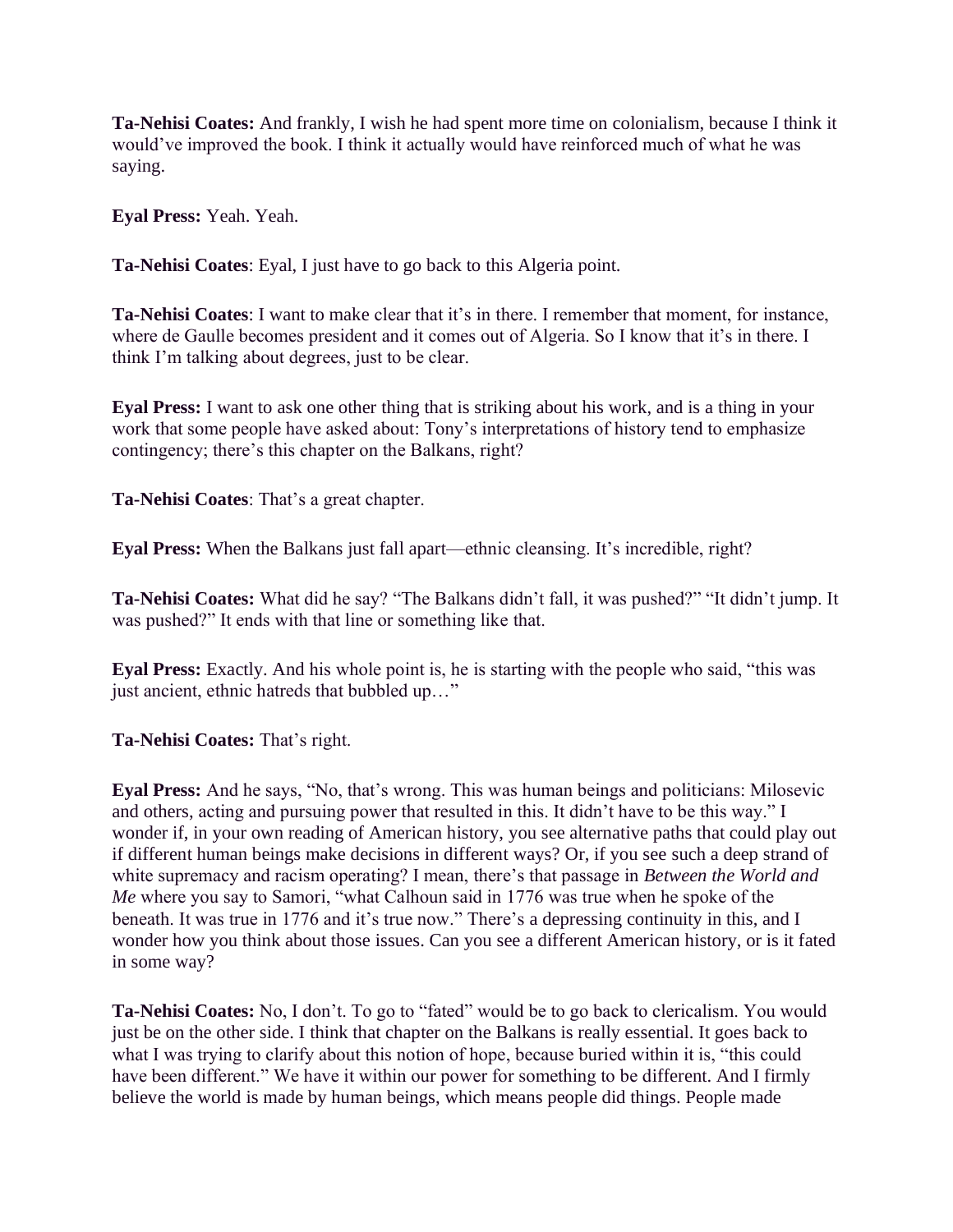choices. Structure is a very real thing, but even structures are created. When John Wilkes Booth, who was a white supremacist, shot Abraham Lincoln, and explicitly said why, that had effects. When Abraham Lincoln himself, in an attempt to play politics, picked Andrew Johnson as his vice president, that had a huge effect. It had a huge effect. That wasn't just, "Let's just throw up our hands and whatever…" It really mattered. I agree with that and it's often tough to get that nuance across to people.

**Eyal Press:** Do you feel people want to push you into that corner? There's the term "afropessimist," that came out of the conversation that was stirred by your book and others. Do you feel the label is a misapplication?

**Ta-Nehisi Coates:** I think Afro-pessimism is a very real Black intellectual tradition. I understand where it comes from. It emphasizes structure and structure is very powerful. I don't think it describes me. At the time I wrote *Between the World and Me,* I had not read a single work by anybody who would be characterized as an Afro-pessimist, which does not mean it wasn't in the ether or that I wasn't indirectly influenced by it, but you know, I don't think it does apply to me.

**Eyal Press:** I have to say when I saw some of those pieces— it doesn't fit you. The person I know seems eclectic and sometimes very pessimistic and sometimes optimistic.

There's one other piece of Tony's biography that I want to get to, and we don't have that much more time, but when we first became friends, I think one of the things we always talked about was that we'd both grown up in nationalist households. I grew up in a Zionist household background where certain things weren't questioned and certain frameworks were given; you grew up in a Black nationalist household, and I remember those conversations we've had through the years. We still have them. Tony was someone who has said that he became this ardent Zionist in his late teens.

**Ta-Nehisi Coates:** Right! Did he go work on a Kibbutz?

**Eyal Press:** He went to a kibbutz; I think he went to Israel before 1967. He talks about this in this great book *Thinking the Twentieth Century,* and then he has a moment of disillusionment, and he, of course, becomes a very outspoken critic of Israel's occupation. He writes this essay in the *New York Review of Books* saying the two-state solution is dead. "It didn't die a natural death, it was killed." That's how the piece begins, with this boom and he got hell for that piece. I wonder if that part of his trajectory—I know I identify with it a lot—I wonder what that piece of his life means to you. Does it interest you, does it resonate?

**Ta-Nehisi Coates:** It does. Quite a bit. You were asking that question of someone writing outside of your experience. I was raised in a heretical Black nationalism; by which I mean, I had the kind of parents that didn't celebrate Kwanzaa. That's what I mean. It was like, "yeah, we kind of believe this, but this part over here is total bullshit." So I was set up at the very start to be questioning and skeptical. And, even to this very day, I struggle with it to some extent. Culturally, the Black tradition is very important to me. The skepticism of the position in which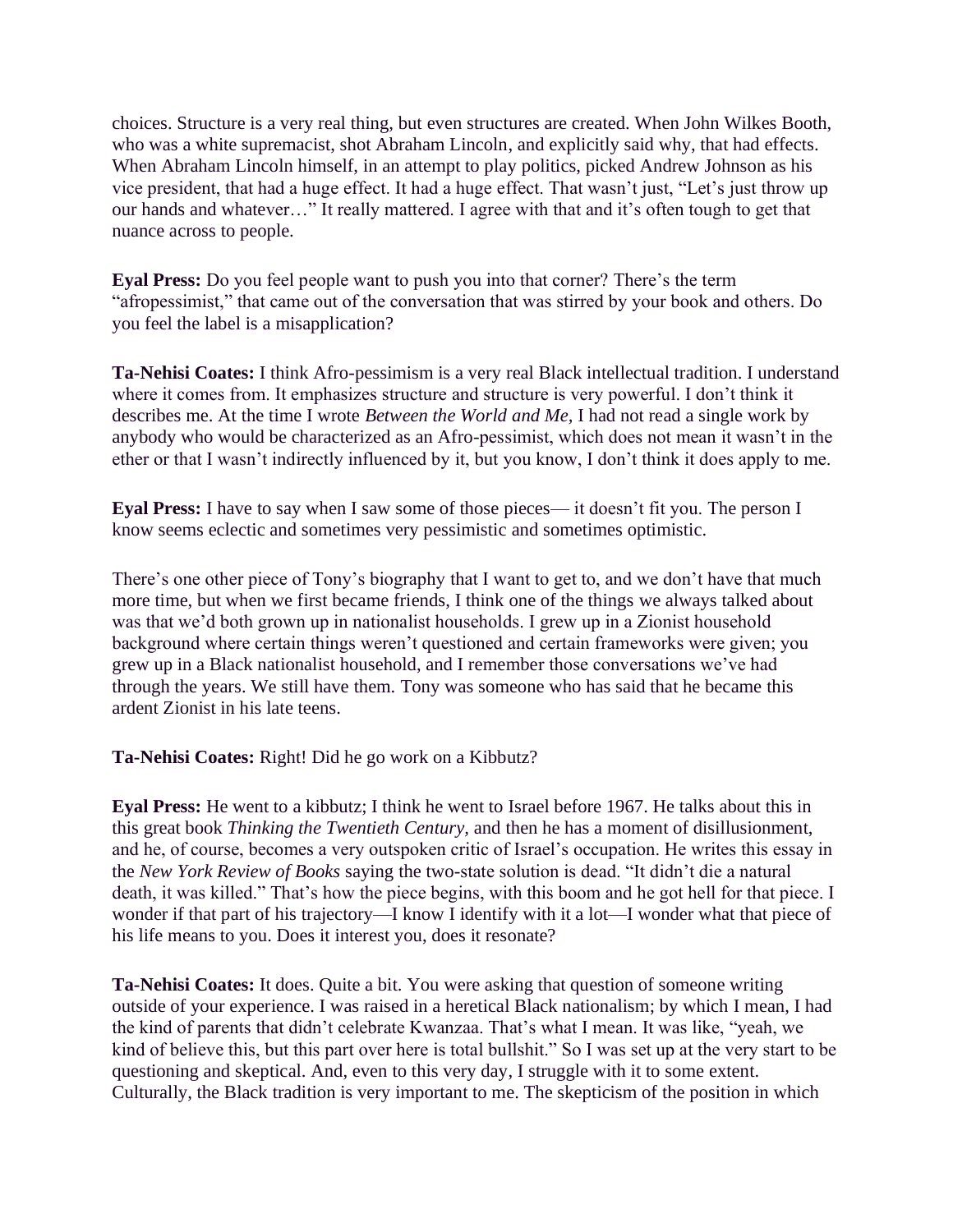Black people occupied, being "out of society" or out of the umbrella of "human rights." Ultimately that sets you up to, in fact, be skeptical of the entire project. I identify with a lot of that. It's the core of much of what I write. At the same time, when you start talking about it as a political ideology…

I was raised in a world where you actually did think about, well, "What if we had our own land? What if we had our own space?" Because there's always this great "what if?" project. What you come to realize, or, what I've come to realize—and this is hard for any oppressed group of people—is that oppression is not ennobling. It does not mean that there aren't certain people within a group that can take wisdom from their experience, can learn to think about the broader family of human struggle, but when you start talking about states and nations and tribes—and I mean that in the least derogatory way possible—that generally is not what happens. The skeptics' point of view is not the one that generally carries the day.

**Eyal Press:** I wonder isn't there also that thing where, well, because you're a victim, you're exempt from what happens to every other nation, right?

**Ta-Nehisi Coates:** That's right; that's right.

**Eyal Press:** You are the special nation. You are the one that knows what it is to suffer. Certainly true in the case of the birth of Israel, but in the imaginary of any oppressed group, I would think.

**Ta-Nehisi Coates:** Yeah. When someone or some other group says, "you're doing this to me," how can that be true? How can that be true? I have suffered the greatest human rights catastrophe imaginable, be that the Holocaust, be that enslavement and Jim Crow. How could that possibly be true? This is one of the reasons why I identify with the intellectual tradition. One of the things I think about the Black experience here in America is that we are forced to have that argument over and over again, largely because we didn't get a country of our own. It has happened with women and Black women and what Black feminism means over and over again. It has happened with class. There's this constant churn and struggle back and forth about what is part of the nation? What does it mean? And I'm thankful for that. I'm thankful, because with power ultimately almost always comes the power to abuse. If there was some Black nation that was automatically established and I was a citizen of it, I would immediately be a dissident. I would have to be, you know what I mean? I would immediately become a dissident to that state. I would be outside of it, even as I identify with, as I said, the literary traditions, the historical, because I'm a writer.

**Eyal Press:** That's what I was going to ask you. Do you think that's the writer's natural position?

**Ta-Nehisi Coates:** Yes.

**Eyal Press:** And I'm imagining you do.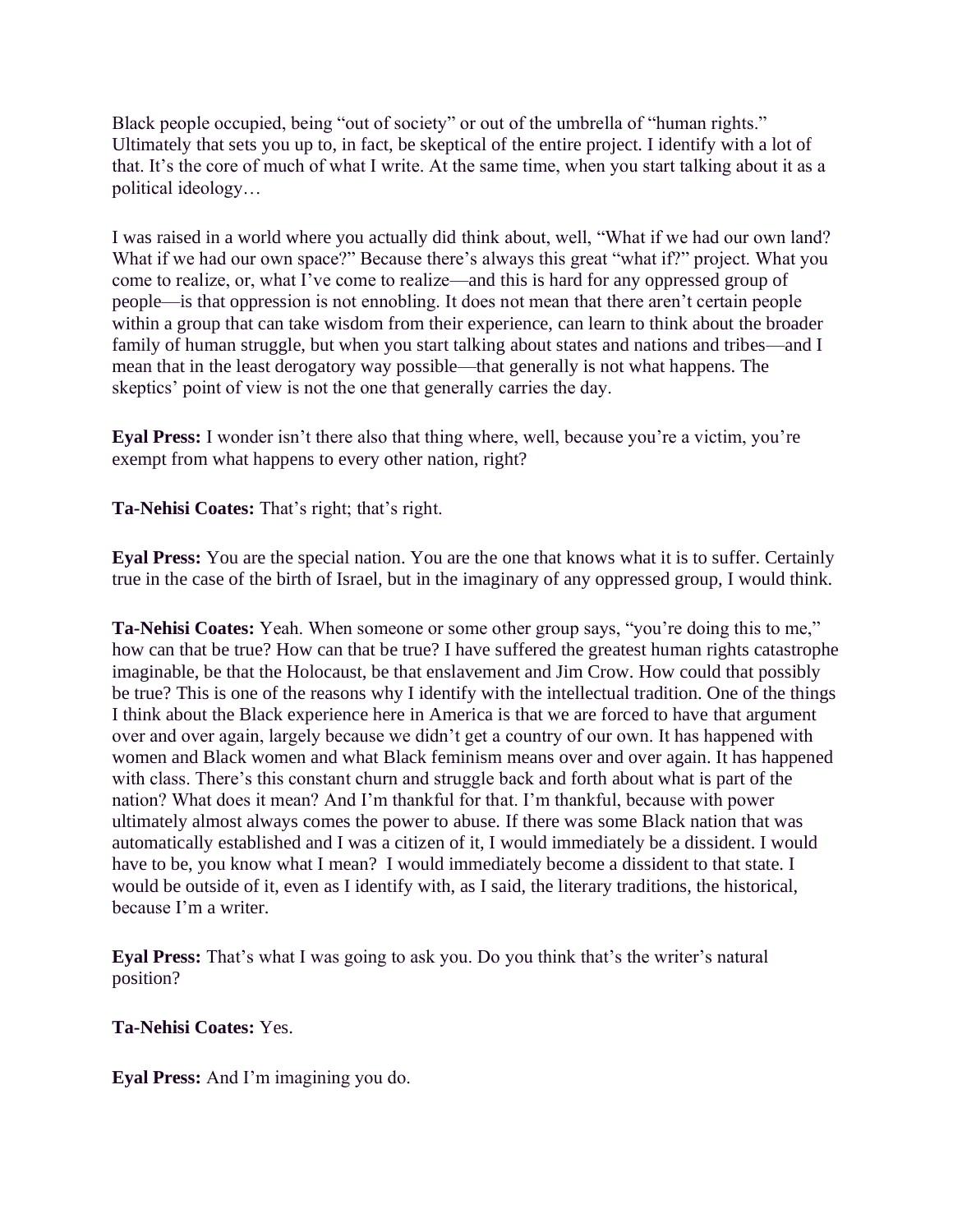### **Ta-Nehisi Coates:** Yes.

**Eyal Press:** Well, since we have just a minute or two, I want to read you one last quote because you're talking about writers and this is a quote about language from *Ill Fares the Land*. It's a book about democratic socialism and how market values have dominated our lives.

**Ta-Nehisi Coates:** So appropriate for right now.

**Eyal Press:** "Truer today than ever" as you say in the preface. But it's also a book about how the market has stunted our imaginations and language. And he says very early on, "why do we experience so much difficulty even imagining a different sort of society? Our disability is discursive. We simply do not know how to talk about these things anymore."

I wonder if you agree with that, and if you think about the role of language in imagining a better world? We've talked a lot about not being naive about that, but just there, he's getting at something different, I think.

**Ta-Nehisi Coates:** He really is. Somebody says, "I'm going to make government run like a business," and because of preexisting ideas in the American imagination, you associate that with something good. Why? Why don't you think about the bailouts? Why don't you think about the banks circa 2008, 2007? Like why? That's because dialogue and the imagination have been constricted.

I especially feel that as an African-American writer. We are constantly fighting for space to have our ideas be considered and debated in the public square. The whole point of "A Case for Reparations" was to inject an idea into the public square, to make it serious, and to make people have to take it seriously. We're going through it right now with the abolish movement around the police. Put aside how you feel about it; put aside what you think of when you hear "defund the police." There are certain ideas about what police *are* that make people automatically say, "This is not even an idea worthy of consideration."

And let me push that even further, because I think the other thing that's happening is writers and activists, I probably would include them in this—are being made to carry the weight of politicians. The idea is that you shouldn't talk about this because it might hurt Joe Biden. Apparently, your premier function here is to say things that help elect Democrats. Look, I get that right now, in this moment, everything seems at stake. I get the pressure to do that, but the danger of that is that the imagination is automatically constricted to things that can fit within the narrow constraints of electoral politics. That's how we got into Iraq. That right there, to bring the conversation full circle, that's exactly how we got into Iraq. Because what Susan Sontag was saying was so far out of what respectable and responsible liberals could bear. Can you imagine that? Think about 2001 and 2003 and Democrats having to carry the "burden" of Susan Sontag's critique.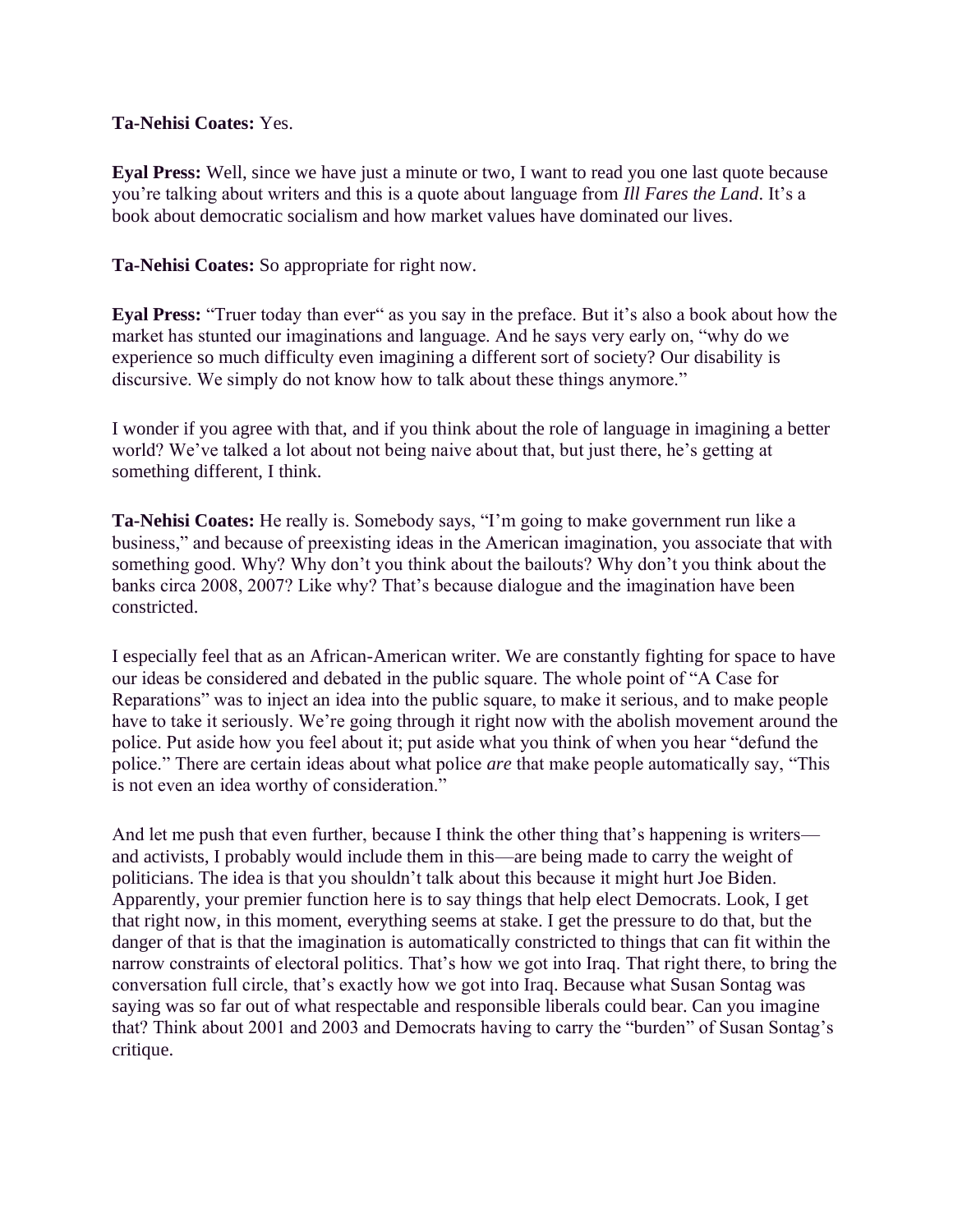**Eyal Press:** I mean, it was so outside of any mainstream discourse, right? It was an unthinkable…

**Ta-Nehisi Coates:** …an unthinkable thought. And we, as writers, have to be on guard. We can't allow that to happen. What if it hadn't been unthinkable? What if it hadn't been, you know? And now here we are 20 years later and now it's polite and permissible to say, "Look, this was a war of revenge. Let's be clear about it. These were wars of revenge."

**Eyal Press:** I remember people on the far left talking about Afghanistan and saying, "This shouldn't be a war. This should be a police operation to round up the people responsible." And that was so far out there. I have to admit of myself, I just got swept into this current of, "Wait really? Really, a police operation?" And, you're right, that there's such a big gap between what is politically convenient and practical for, particularly the Democratic party, but for those who are concerned about the direction this country might otherwise go in, and the broader question of, "Is this right?" Those seem like two very different discourses.

**Ta-Nehisi Coates:** Our job is to sit there. And I probably did not know it then, during that period, because I felt like you. I felt very much like you. And I think a lot of times, the writer has not yet arrived to make the positions legible and clear and articulate them in a way that people understand. But sometimes folks have the sentiment, the feeling that "This is correct. It's wrong to go drop bombs. Forget the arguments. It's wrong to go to countries, you know, miles away, and bomb them to hell. That's just wrong. That's just wrong and I don't need to hear your intellectual case for it. I reject that on principle." Sometimes it's good to have that, right?

**Eyal Press:** I have one particular friend who sort of anti-intellectual, but in a great way. And he often says that, he's like, "You know, these guys are just twisting themselves into justifications. It's just, what are you doing?"

**Ta-Nehisi Coates:** It's just wrong.

**Eyal Press:** Well, listen, it's been such a pleasure. I have to say when we first met at some bar on Hudson Street, I would not have thought at that time I would be inviting you into a podcast; the idea that we'd be having a conversation anyone would care about.

**Ta-Nehisi Coates:** I know. It's crazy.

**Eyal Press:** You know what I mean?

**Ta-Nehisi Coates:** I do, I do.

**Eyal Press**: Primary Sources is a co-production of *Public Books* and Type Media Center. *Public Books* is an online magazine of ideas, arts, and scholarship. You can learn more at [www.publicbooks.org.](http://www.publicbooks.org/) Type Media Center is a non profit home for independent journalists. It is